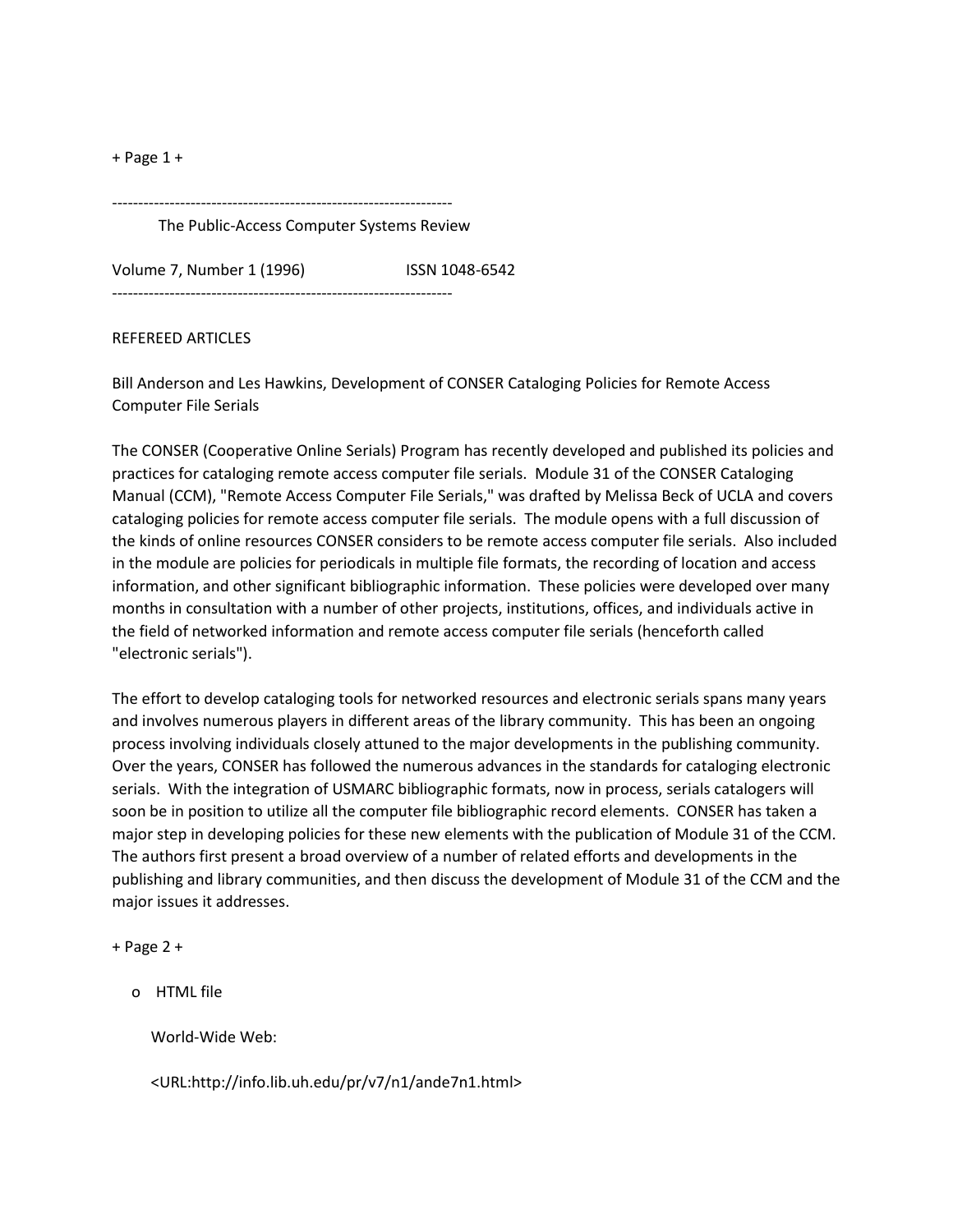o ASCII file

Gopher:

 <URL:gopher://info.lib.uh.edu:70/00/articles/ e-journals/uhlibrary/pacsreview/v7/n1/anderson.7n1>

List Server:

 Send the e-mail message GET ANDERSON PRV7N1 F=MAIL to listserv@uhupvm1.uh.edu.

-----------------------------------------------------------------

Editor-in-Chief

Charles W. Bailey, Jr. University Libraries University of Houston Houston, TX 77204-2091 (713) 743-9804 cbailey@uh.edu

Associate Editor, Columns

Leslie Dillon, OCLC

Associate Editor, Communications

Dana Rooks, University of Houston

Associate Editor, Production

Ann Thornton, University of Houston

+ Page 3 +

Editorial Board

Ralph Alberico, University of Texas, Austin George H. Brett II, Clearinghouse for Networked Information Discovery and Retrieval Priscilla Caplan, University of Chicago Steve Cisler, Apple Computer, Inc.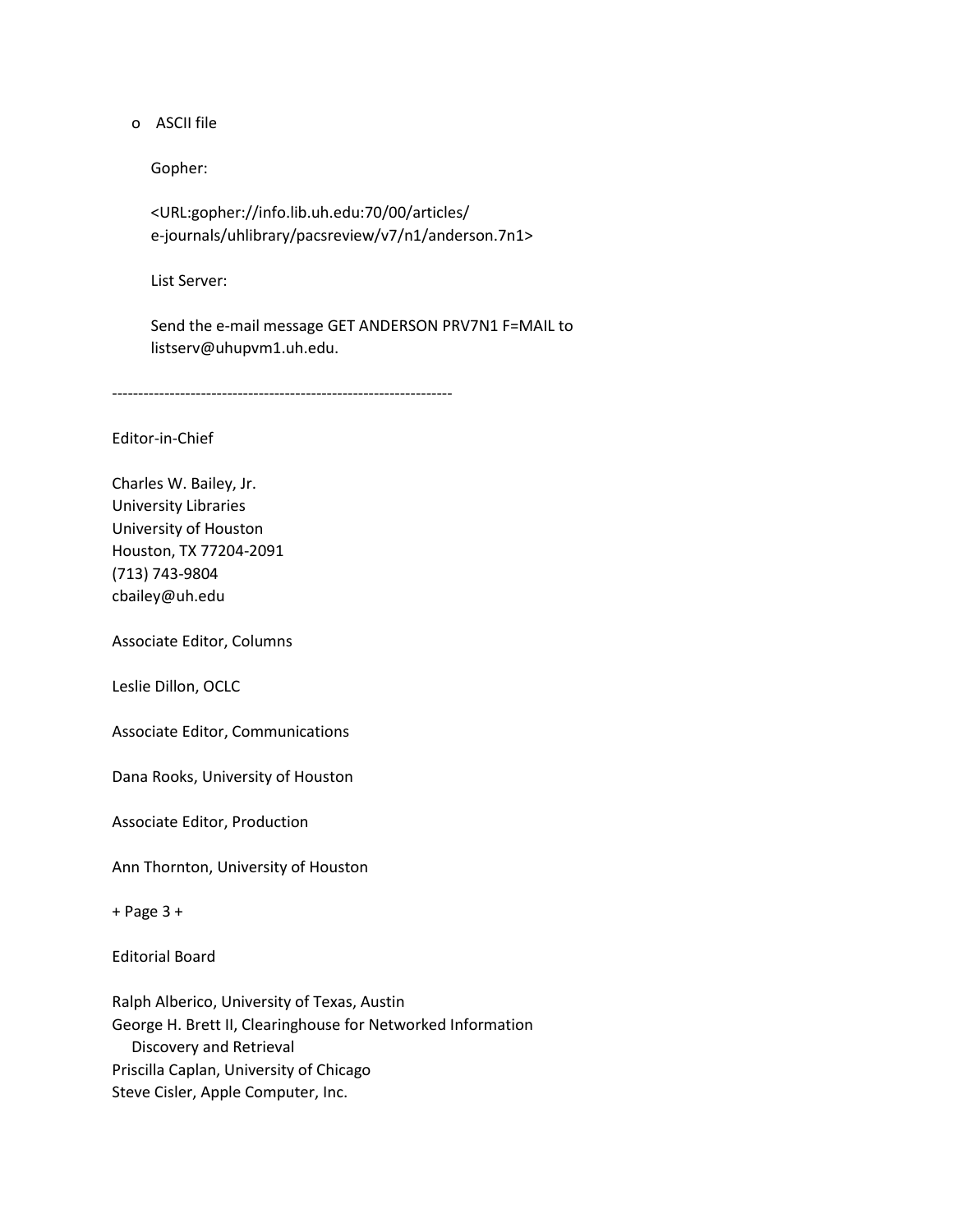Walt Crawford, Research Libraries Group Lorcan Dempsey, University of Bath Pat Ensor, University of Houston Nancy Evans, Pennsylvania State University, Ogontz Charles Hildreth, University of Oklahoma Ronald Larsen, University of Maryland Clifford Lynch, Division of Library Automation, University of California David R. McDonald, Tufts University R. Bruce Miller, University of California, San Diego Paul Evan Peters, Coalition for Networked Information Mike Ridley, University of Guelph Peggy Seiden, Skidmore College Peter Stone, University of Sussex John E. Ulmschneider, North Carolina State University

List Server Technical Support

List server technical support is provided by the Information Technology Division, University of Houston. Tahereh Jafari is the primary support person.

## Publication Information

The Public-Access Computer Systems Review is an electronic journal that is distributed on the Internet and on other computer networks. It is published on an irregular basis by the University Libraries, University of Houston. There is no subscription fee.

To subscribe, send an e-mail message to [listserv@uhupvm1.uh.edu](mailto:listserv@uhupvm1.uh.edu) that says: SUBSCRIBE PACS-P First Name Last Name.

## **Circulation**

PACS-L@UHUPVM1.UH.EDU: 10,243 subscribers in 72 countries (PACS-L is estimated to have 10,000 additional USENET subscribers). PACS-P@UHUPVM1.UH.EDU: 3,576 subscribers in 62 countries.

+ Page 4 +

Electronic Distribution

Each article is initially distributed in both ASCII and HTML formats.

ASCII files are paginated. They are available from the following servers: